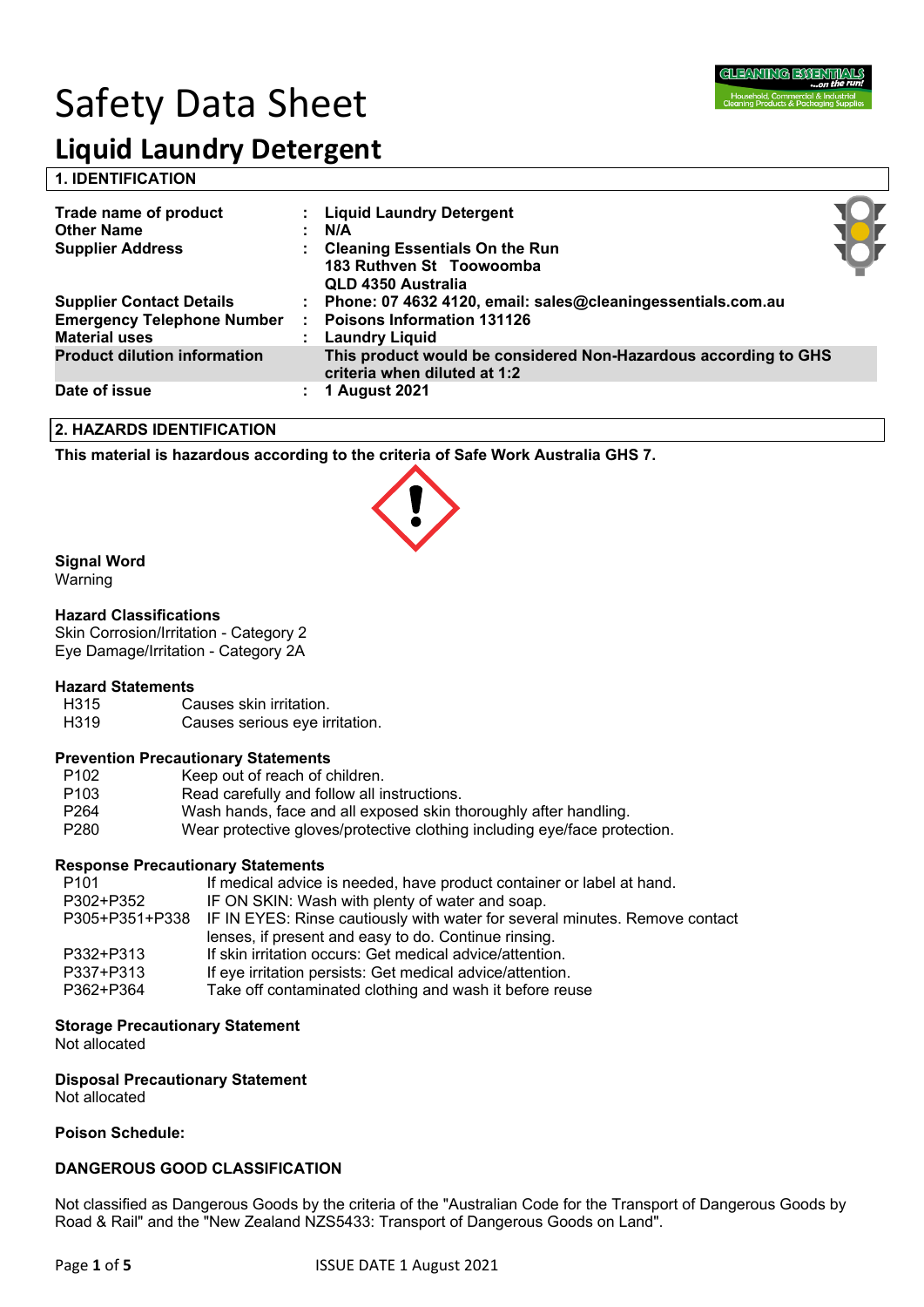#### **3. COMPOSITION INFORMATION**

| וט. טשוואט וויטו וועט וויטט                 |            |                   |
|---------------------------------------------|------------|-------------------|
| <b>CHEMICAL ENTITY</b>                      | CAS NO     | <b>PROPORTION</b> |
| Nonylphenol, ethoxylated                    | 9016-45-9  | $1 - 5\%$         |
| Benzenesulfonic acid, dodecyl-, sodium salt | 25155-30-0 | $5 - 10 \%$       |
| Triphosphoric acid, pentasodium salt        | 7758-29-4  | $1 - 5\%$         |
| Ingredients determined to be Non-Hazardous  |            | <b>Balance</b>    |
|                                             |            | 100%              |
|                                             |            |                   |

#### **4. FIRST AID MEASURES**

If poisoning occurs, contact a doctor or Poisons Information Centre (Phone Australia 131 126, New Zealand 0800 764 766).

**Inhalation:** Remove victim from exposure - avoid becoming a casualty. Remove contaminated clothing and loosen remaining clothing. Allow patient to assume most comfortable position and keep warm. Keep at rest until fully recovered. Seek medical advice if effects persist.

**Skin Contact:** If skin or hair contact occurs, immediately remove contaminated clothing and flush skin and hair with running water. Continue flushing with water until advised to stop by the Poisons Information Centre or a Doctor; or for 15 minutes and transport to Doctor or Hospital.

**Eye contact:** If in eyes, hold eyelids apart and flush the eyes continuously with running water. Continue flushing until advised to stop by the Poisons Information Centre or a Doctor; or for at least 15 minutes and transport to Doctor or Hospital.

**Ingestion:** Rinse mouth with water. If swallowed, do NOT induce vomiting. Give a glass of water to drink. Never give anything by the mouth to an unconscious patient. If vomiting occurs give further water. Seek medical advice.

**PPE for First Aiders:** Wear gloves, safety glasses. Available information suggests that gloves made from should be suitable for intermittent contact. However, due to variations in glove construction and local conditions, the user should make a final assessment. Always wash hands before smoking, eating, drinking or using the toilet. Wash contaminated clothing and other protective equipment before storing or re-using.

**Notes to physician:** Treat symptomatically.

#### **5. FIRE FIGHTING MEASURES**

**Hazchem Code:** Not applicable.

**Suitable extinguishing media:** If material is involved in a fire use water fog (or if unavailable fine water spray), alcohol resistant foam, standard foam, dry agent (carbon dioxide, dry chemical powder).

**Specific hazards:** Non-combustible material.

**Fire fighting further advice:** Not applicable.

#### **6. ACCIDENTAL RELEASE MEASURES**

#### **SMALL SPILLS**

Wear protective equipment to prevent skin and eve contamination. Avoid inhalation of vapours or dust. Wipe up with absorbent (clean rag or paper towels). Collect and seal in properly labelled containers or drums for disposal.

#### **LARGE SPILLS**

Clear area of all unprotected personnel. Slippery when spilt. Avoid accidents, clean up immediately. Wear protective equipment to prevent skin and eye contamination and the inhalation of vapours. Work up wind or increase ventilation. Contain - prevent run off into drains and waterways. Use absorbent (soil, sand or other inert material). Collect and seal in properly labelled containers or drums for disposal. If contamination of crops, sewers or waterways has occurred advise local emergency services.

**Dangerous Goods - Initial Emergency Response Guide No:** Not applicable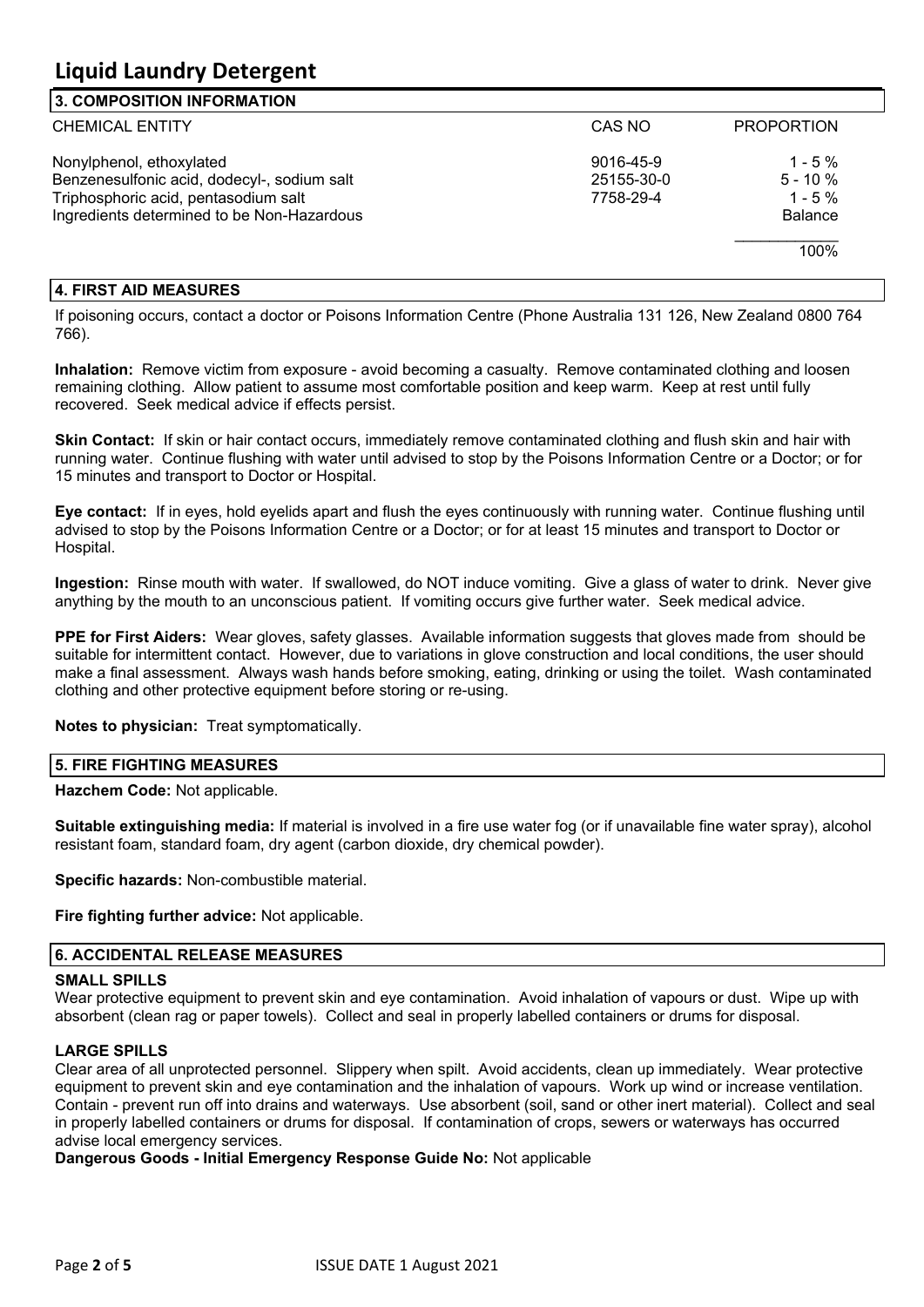#### **7. HANDLING AND STORAGE**

**Handling:** Avoid eye contact and skin contact. Avoid inhalation of vapour, mist or aerosols.

**Storage:** Store in a cool, dry, well-ventilated place and out of direct sunlight. Store away from foodstuffs. Store away from incompatible materials described in Section 10. Store away from sources of heat and/or ignition. Keep container standing upright. Keep containers closed when not in use - check regularly for leaks.

#### **8. EXPOSURE CONTROLS / PERSONAL PROTECTION**

**National occupational exposure limits:** No value assigned for this specific material by Safe Work Australia.

**Biological Limit Values:** As per the "National Model Regulations for the Control of Workplace Hazardous Substances (Safe Work Australia)" the ingredients in this material do not have a Biological Limit Allocated.

**Engineering Measures:** Natural ventilation should be adequate under normal use conditions.

**Personal Protection Equipment:** GLOVES, SAFETY GLASSES.

Personal protective equipment (PPE) must be suitable for the nature of the work and any hazard associated with the work as identified by the risk assessment conducted.

Wear gloves, safety glasses. Available information suggests that gloves made from should be suitable for intermittent contact. However, due to variations in glove construction and local conditions, the user should make a final assessment. Always wash hands before smoking, eating, drinking or using the toilet. Wash contaminated clothing and other protective equipment before storing or re-using.

**Hygiene measures:** Keep away from food, drink and animal feeding stuffs. When using do not eat, drink or smoke. Wash hands prior to eating, drinking or smoking. Avoid contact with clothing. Avoid eye contact and skin contact. Avoid inhalation of vapour, mist or aerosols. Ensure that eyewash stations and safety showers are close to the workstation location.

#### **9. PHYSICAL AND CHEMICAL PROPERTIES**

| Form:<br>Colour:<br>Odour:                                                                       | Liquid<br>Blue<br>Floral |                                                                                                                                          |
|--------------------------------------------------------------------------------------------------|--------------------------|------------------------------------------------------------------------------------------------------------------------------------------|
| Solubility:<br><b>Specific Gravity:</b><br>Boiling Point/Range (°C):<br>pH:<br><b>Viscosity:</b> |                          | Completely soluble in water<br>$1.03 - 1.05$<br>>100<br>$8.0 - 9.0$<br>$40 - 80s$<br>(Typical values only - consult specification sheet) |
|                                                                                                  |                          |                                                                                                                                          |

N Av = Not available, N App = Not applicable

#### **10. STABILITY AND REACTIVITY**

**Chemical stability:** This material is thermally stable when stored and used as directed.

**Conditions to avoid:** Elevated temperatures and sources of ignition.

**Incompatible materials:** Oxidising agents.

**Hazardous decomposition products:** Oxides of carbon and nitrogen, smoke and other toxic fumes.

**Hazardous reactions:** No known hazardous reactions.

#### **11. TOXICOLOGICAL INFORMATION**

No adverse health effects expected if the product is handled in accordance with this Safety Data Sheet and the product label. Symptoms or effects that may arise if the product is mishandled and overexposure occurs are:

#### **Acute Effects**

**Inhalation:** Material may be an irritant to mucous membranes and respiratory tract.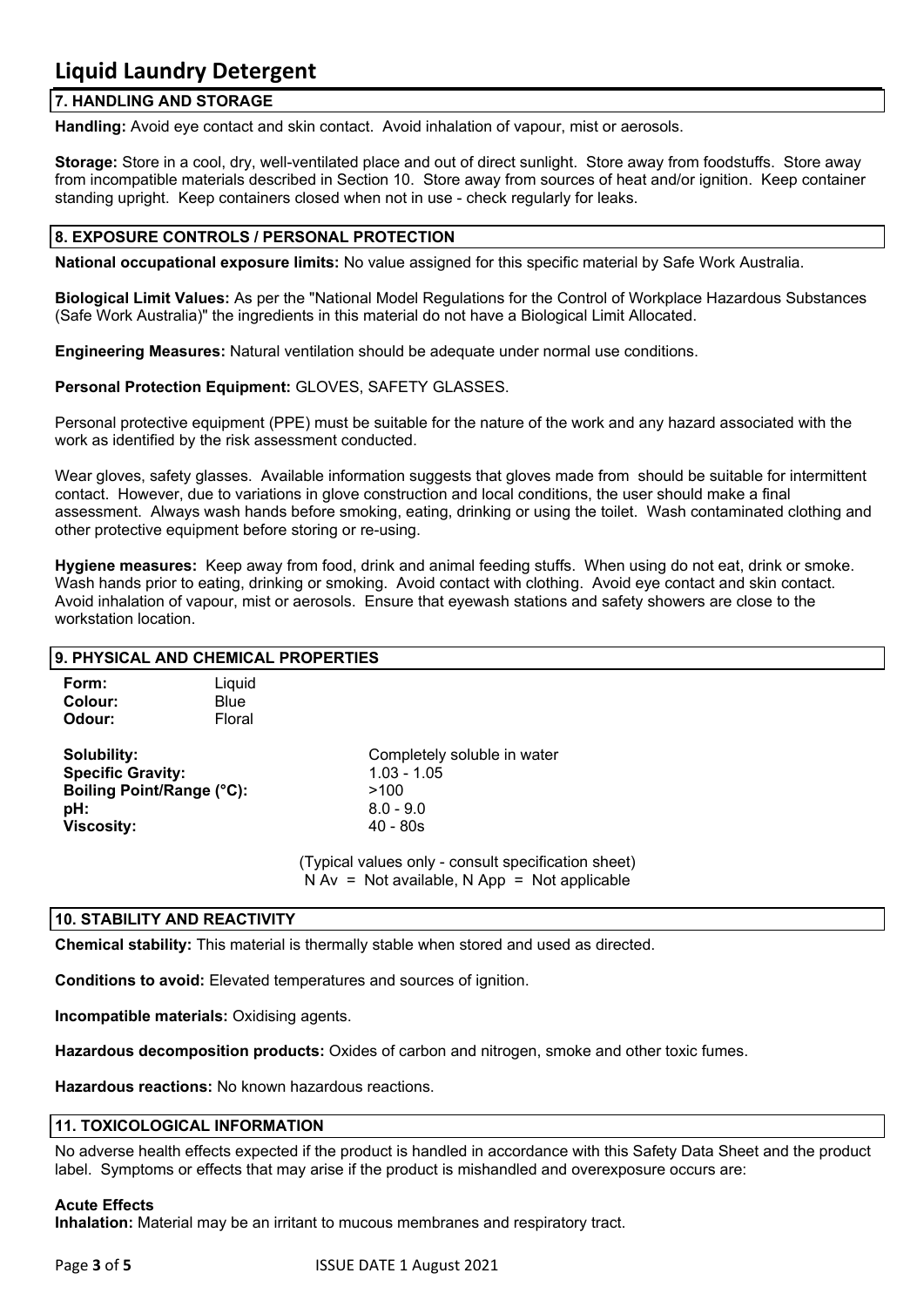**Skin contact:** Contact with skin will result in irritation.

**Ingestion:** Swallowing can result in nausea, vomiting and irritation of the gastrointestinal tract.

**Eye contact:** An eye irritant.

#### **Acute toxicity**

**Inhalation:** This material has been classified as not hazardous for acute inhalation exposure. Acute toxicity estimate (based on ingredients):  $LC_{50}$  > 20.0 mg/L for vapours or  $LC_{50}$  > 5.0 mg/L for dust and mist.

**Skin contact:** This material has been classified as not hazardous for acute dermal exposure. Acute toxicity estimate (based on ingredients):  $LD_{50}$  > 2,000 mg/Kg bw

**Ingestion:** This material has been classified as not hazardous for acute ingestion exposure. Acute toxicity estimate (based on ingredients):  $LD_{50}$  > 2,000 mg/Kg bw

**Corrosion/Irritancy:** Eye: this material has been classified as a Category 2A Hazard (reversible effects to eyes). Skin: this material has been classified as a Category 2 Hazard (reversible effects to skin).

**Sensitisation:** Inhalation: this material has been classified as not a respiratory sensitiser. Skin: this material has been classified as not a skin sensitiser.

**Aspiration hazard:** This material has been classified as not an aspiration hazard.

**Specific target organ toxicity (single exposure):** This material has been classified as not a specific hazard to target organs by a single exposure.

#### **Chronic Toxicity**

**Mutagenicity:** This material has been classified as not a mutagen.

**Carcinogenicity:** This material has been classified as not a carcinogen.

**Reproductive toxicity (including via lactation):** This material has been classified as not a reproductive toxicant.

**Specific target organ toxicity (repeat exposure):** This material has been classified as not a specific hazard to target organs by repeat exposure.

#### **12. ECOLOGICAL INFORMATION**

Avoid contaminating waterways.

**Acute aquatic hazard:** This material has been classified as not hazardous for acute aquatic exposure. Acute toxicity estimate (based on ingredients): > 100 mg/L

**Long-term aquatic hazard:** This material has been classified as not hazardous for chronic aquatic exposure. Nonrapidly or rapidly degradable substance for which there are adequate chronic toxicity data available OR in the absence of chronic toxicity data, Acute toxicity estimate (based on ingredients): >100 mg/L, where the substance is not rapidly degradable and/or BCF < 500 and/or log  $K_{ow}$  < 4.

**Ecotoxicity:** No information available.

**Persistence and degradability:** No information available.

**Bioaccumulative potential:** No information available.

**Mobility:** No information available.

#### **13. DISPOSAL CONSIDERATIONS**

Persons conducting disposal, recycling or reclamation activities should ensure that appropriate personal protection equipment is used, see "Section 8. Exposure Controls and Personal Protection" of this SDS.

If possible material and its container should be recycled. If material or container cannot be recycled, dispose in accordance with local, regional, national and international Regulations.